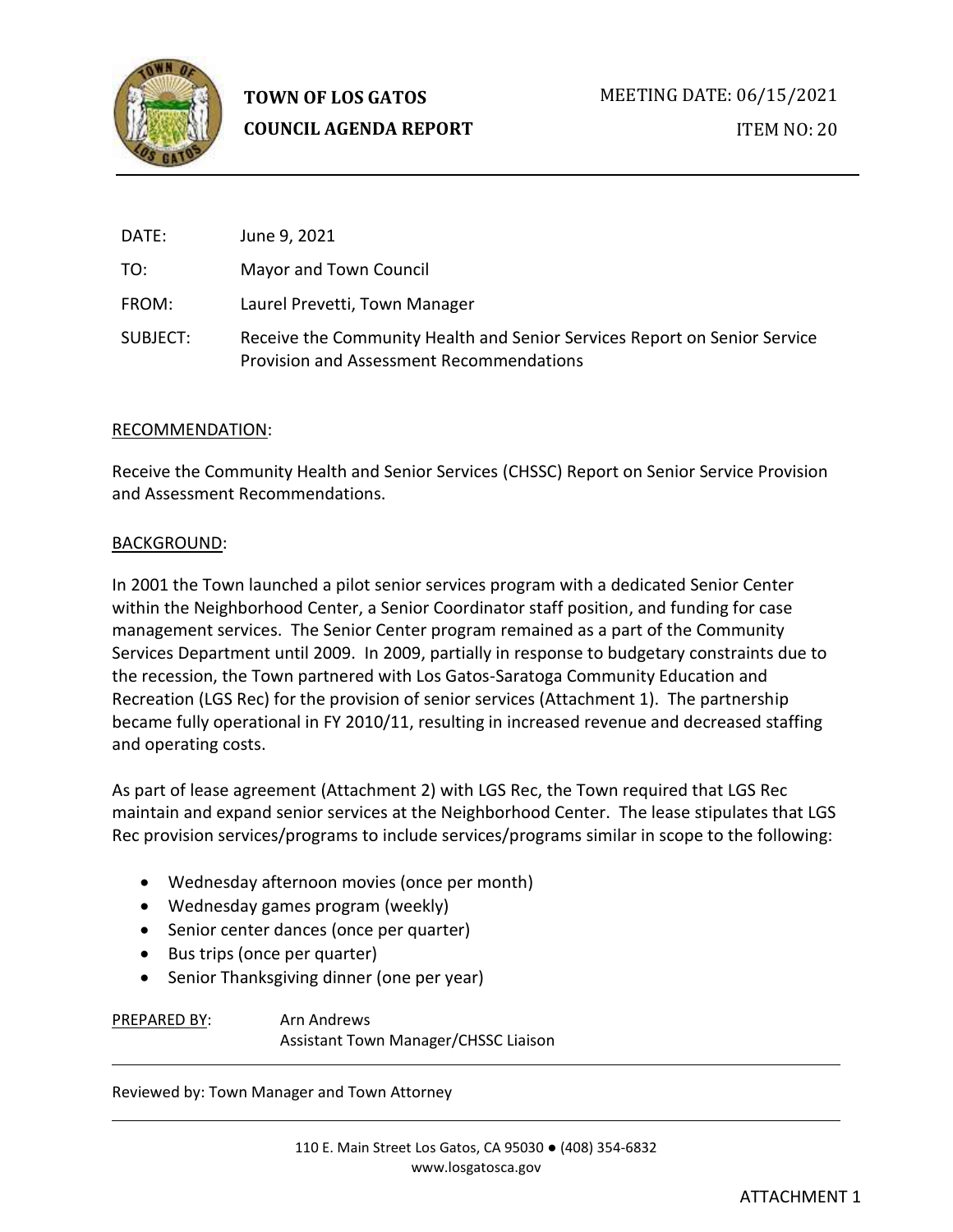# PAGE **2** OF **7** SUBJECT: CHSSC Report on Senior Service Provision DATE: June 9, 2021

# BACKGROUND (continued):

- Senior picnic (one per year)
- Senior show (one per year)
- Senior Center newsletter (bi- monthly)
- Information and referral to other agencies (ongoing)
- Recreation classes will be expanded significantly as demand warrants. Examples include: language, arts and crafts, computer, and other special interest classes.

In addition to the arrangement with LGS Rec, the Town has traditionally funded other senior service provision through the annual community grant program. Of note, the Town provides grants for senior nutrition, senior day care services, and rent assistance.

On March 2, 2021, the Town Council held a joint session with the Community Health and Senior Service Commission (CHSSC) to hear the Commission's goals for the coming year. The Council indicated its strong interest in the work of the Commission in light of the inclusion of senior services as a new Council Strategic Priority for FY 2021-2023.

Councilmembers requested that the Commission review the current senior service provision in Town and help identify any gaps that exist in senior services. Councilmembers and Commissioners identified the following areas of service provision interest/concern for Commission review.

# *Communication and Information:*

- Better identification/communication with seniors using media that seniors use (e.g., print)
- Increased centralized coordination among service providers (local, regional)

### *Housing*:

• Move down housing options for seniors

### *Community Support and Health Services:*

- Increased senior isolation due to COVID
- Need for a plan to assist seniors with the vaccination process

### *Social Participation:*

- Low senior engagement/programming relative to other Santa Clara County cities
- Development of a state-of-the-art activity/community center

### *Civic Participation and Employment:*

- Increase/leverage senior volunteer engagement in Town
- Dedicated staffing resources to supplement volunteers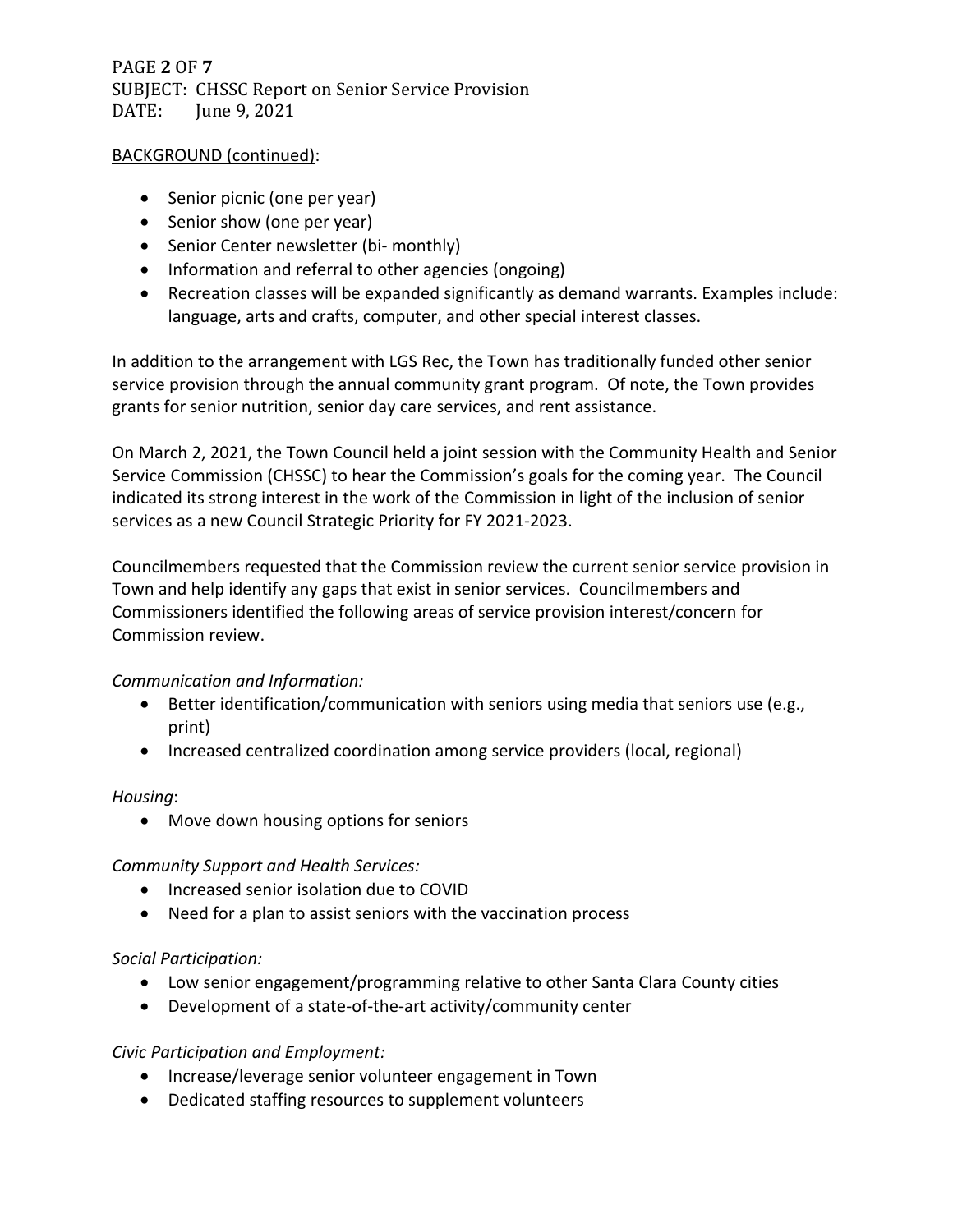PAGE **3** OF **7** SUBJECT: CHSSC Report on Senior Service Provision DATE: June 9, 2021

### BACKGROUND (continued):

### *Senior Plan Development:*

- Develop roadmap for implementation of senior services as a strategic priority
- Consideration of service provision business models in other communities

At the conclusion of the meeting, Mayor Sayoc appointed Vice Mayor Rennie to be a Council Liaison to the Commission and requested that the Commission report back to the Town Council on June 15, 2021.

### DISCUSSION:

Since that time the Commission accelerated their meeting schedule to accommodate the Mayor's request to report back at the June 15, 2021, Town Council meeting. The Commission's work has focused on meeting with service providers to address the issues raised by the Town Council and Commission, understand existing service provision, review alternative business models, identify service gaps, and discuss potential recommendations to fill any gaps.

To date the Commission received presentations from the following service providers:

March 23, 2021 – Los Gatos Saratoga Recreation 55+, Live Oak Senior Nutrition April 13, 2021 – West Valley Community Services, Saratoga Area Senior Coordinating Council April 27, 2021 – Santa Clara County Department of Aging and Adult Services, Los Gatos Library May 11, 2021 – City of Cupertino Senior Center

The table below summarizes the multitude of services provided by Commission presenters and other regional providers:

| <b>Service Provider</b>                                    | <b>Food</b><br><b>Assistance</b> | <b>Rent/Fin</b><br><b>Assistance</b> | <b>Socialization</b><br><b>And Events</b> | <b>Recreation</b><br>and<br><b>Education</b> | <b>Case</b><br><b>Mgt</b> | <b>Other</b><br><b>Assistance</b><br>(tax, legal) |
|------------------------------------------------------------|----------------------------------|--------------------------------------|-------------------------------------------|----------------------------------------------|---------------------------|---------------------------------------------------|
| LGS Rec $55+$                                              | Yes                              | <b>No</b>                            | Yes                                       | Yes                                          | Yes                       | Yes                                               |
| Live Oak Senior<br><b>Nutrition</b>                        | <b>Yes</b>                       | <b>No</b>                            | Yes                                       | <b>No</b>                                    | <b>No</b>                 | <b>No</b>                                         |
| <b>West Valley</b>                                         | <b>Yes</b>                       | Yes                                  | <b>No</b>                                 | <b>No</b>                                    | Yes                       | Yes                                               |
| Saratoga Area<br>Senior<br>Coordinating<br>Council (SASCC) | Yes                              | Yes<br>(directory)                   | Yes                                       | Yes                                          | Yes                       | Yes                                               |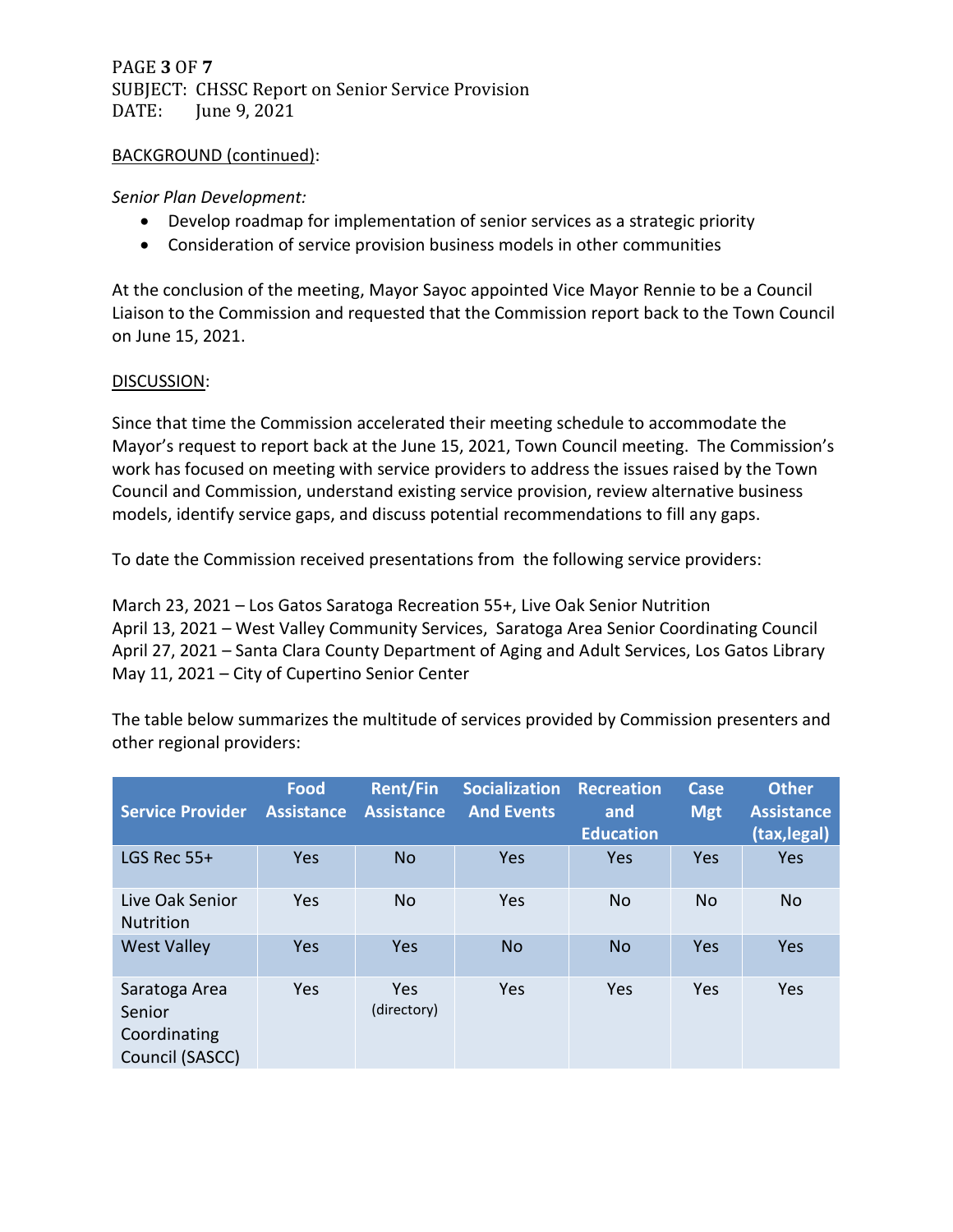PAGE **4** OF **7** SUBJECT: CHSSC Report on Senior Service Provision DATE: June 9, 2021

| Santa Clara<br><b>County Dept</b><br>Aging | <b>Yes</b>            | Yes<br>(directory) | <b>No</b> | <b>No</b> | Yes       | Yes       |
|--------------------------------------------|-----------------------|--------------------|-----------|-----------|-----------|-----------|
| Los Gatos<br>Library                       | <b>No</b>             | <b>No</b>          | Yes       | Yes       | <b>No</b> | <b>No</b> |
| <b>Cupertino Senior</b><br>Center          | Yes<br>(during Covid) | Yes<br>(directory) | Yes       | Yes       | Yes       | Yes       |
| Live Oak Adult<br>Day Care                 | <b>Yes</b>            | <b>No</b>          | Yes       | <b>No</b> | Yes       | <b>No</b> |
| Sourcewise                                 | <b>Yes</b>            | Yes<br>(directory) | <b>No</b> | <b>No</b> | Yes       | Yes       |
| Bay Area Older<br><b>Adults</b>            | <b>No</b>             | No.                | Yes       | Yes       | <b>No</b> | <b>No</b> |

As the table illustrates, the Los Gatos senior community has access to a considerable regional ecosystem of senior and intergenerational service provision. In addition to reviewing existing services, the Commission researched the business models of other service providers as illustrated in the table below:

| <b>Business Model</b> | <b>LGS Rec</b><br>$55+$                    | <b>SASCC</b>                                    | <b>Campbell</b><br>$50+$              | <b>Los Altos</b><br>$50+$            | <b>Cupertino</b><br>$50+$                                                     |
|-----------------------|--------------------------------------------|-------------------------------------------------|---------------------------------------|--------------------------------------|-------------------------------------------------------------------------------|
| Membership            | 83<br>(5,418 since<br>2016)                | 2,000                                           | 1,100                                 | 1,500                                | 1,500<br>(2,400 pre<br>pandemic)                                              |
| Membership Fee        | \$25                                       | \$25                                            | \$25                                  | \$30                                 | $$23 - $28$<br>(Resident/Non)                                                 |
| Facility              | Leased<br>(Town<br>subsidy)                | City<br>Owned/Funded                            | <b>City Owned</b>                     | <b>City Owned</b>                    | City<br>Owned                                                                 |
| <b>Budget</b>         | \$100k                                     | \$1.2M                                          | \$771kFY21<br>\$503k FY22             | \$393k                               | \$2.5M<br><i>(includes)</i><br>\$350k<br>discontinued<br>case mgt<br>program) |
| <b>Funding</b>        | <b>Subsidies</b><br>from For<br>Profit Arm | Grants, Fees,<br>Subsidies,<br><b>Donations</b> | General<br>Fund (GF) &<br>Fees        | GF & Fees                            | GF & Fees                                                                     |
| <b>Staffing</b>       | 0.5 FTE<br>(1 Consultant)                  | 5 FTE                                           | 2.29 FTE<br>(3 FTE reduction<br>FY22) | 1.0 FTE, 3<br>PT                     | 6.0 FTE, 15<br><b>PT</b>                                                      |
| Publication           | Yes/Email<br>(weekly)                      | Yes/Print &<br>Email<br>(monthly)               | Yes/Print &<br>Email<br>(quarterly)   | Yes/Print &<br>Email<br>(bi-monthly) | Yes/Mail &<br>Email<br>(bi-monthly)                                           |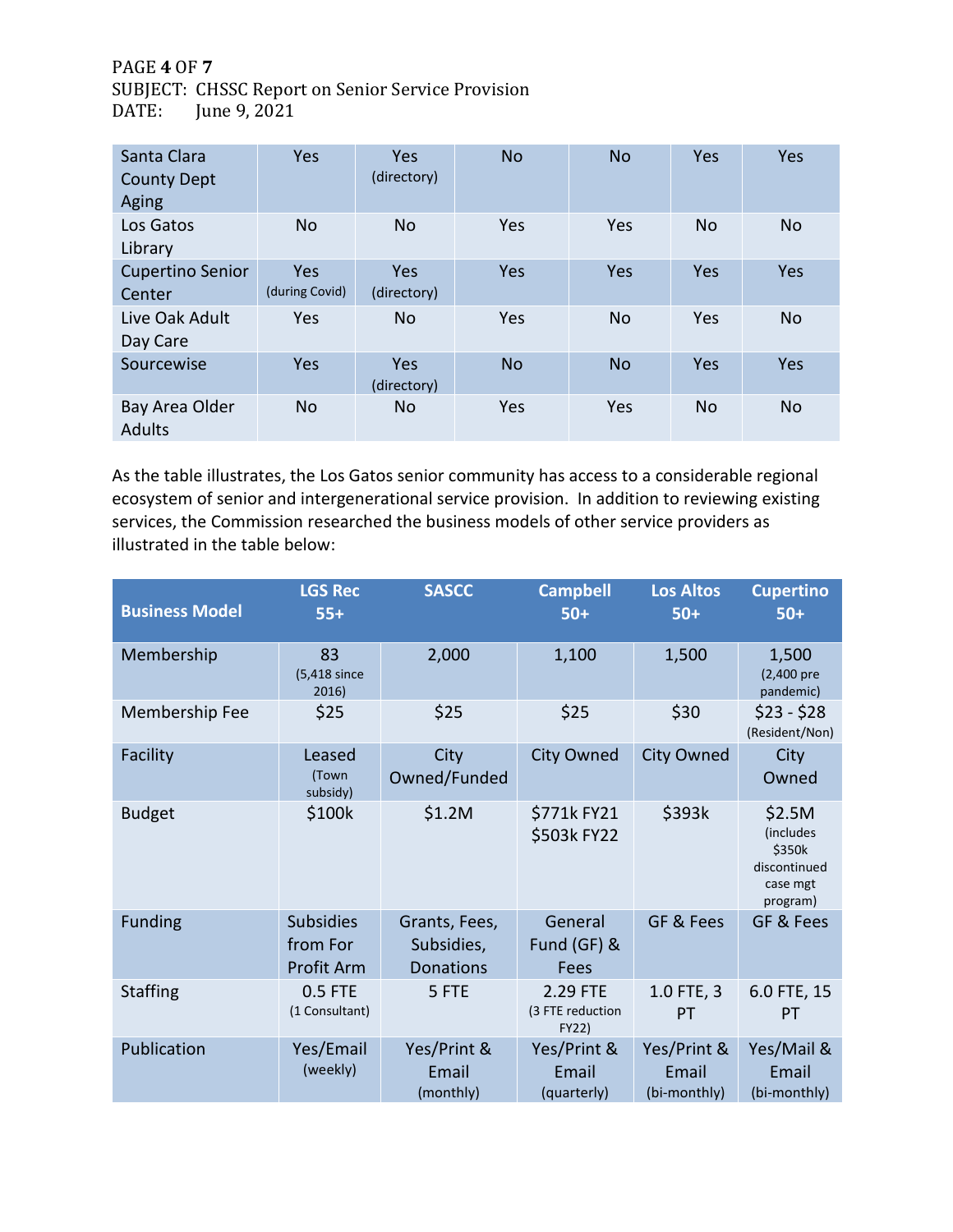PAGE **5** OF **7** SUBJECT: CHSSC Report on Senior Service Provision DATE: June 9, 2021

| Transportation | <b>RYDE</b> | Yes/RYDE | <b>RYDE Eligible</b> | Yes/On The | <b>RYDE</b> |
|----------------|-------------|----------|----------------------|------------|-------------|
|                | Eligible    | Program  |                      | Move       | Eligible    |
|                |             |          |                      | Program    |             |

# DISCUSSION (continued):

On May 25, 2021 and June 8, 2021, the CHSSC reviewed the information received from service providers, discussed elements of the data presented, received feedback from Council Liaison Rennie, heard public testimony, and initiated discussions of potential senior service provision recommendations for Town Council consideration. The Commission acknowledged that certain recommendations could have budgetary constraints and may require separate short and longterm proposals. Of note, the Commission and Council liaison recognized the significant difference in dedicated funding toward senior services relative to peer organizations and agencies. It should also be noted that while the Commission had general consensus regarding the identified issues, Commissioners had a spectrum of proposals to ameliorate the issues identified. The following table illustrates the areas identified by the Commission for Council consideration.

|                             | Issue(s)                                                                             | <b>Short Term</b><br>Proposal(s)                                                                                                                                                                                                                                                                                                                                                               | <b>Long Term</b><br><b>Proposal(s)</b>                                                                                                               |
|-----------------------------|--------------------------------------------------------------------------------------|------------------------------------------------------------------------------------------------------------------------------------------------------------------------------------------------------------------------------------------------------------------------------------------------------------------------------------------------------------------------------------------------|------------------------------------------------------------------------------------------------------------------------------------------------------|
| Communication/<br>Marketing | No dedicated budget<br>or centralized senior<br>communication in<br>relevant mediums | Fund/Leverage<br>$\bullet$<br>distribution of<br>SASCC "Outlook"<br>publication<br>Develop and fund a<br>$\bullet$<br>unique Los Gatos<br>senior publication<br>Leverage Caring<br><b>About Resident</b><br>Elders (C.A.R.E.)<br>program<br>Increase market<br>awareness through<br>a variety of<br>marketing<br>experimentation<br>Leverage Youth<br><b>Commission social</b><br>media skills | Develop longer<br>$\bullet$<br>range marketing<br>plan for available<br>senior services<br>based on<br>acceptance of<br>marketing<br>experimentation |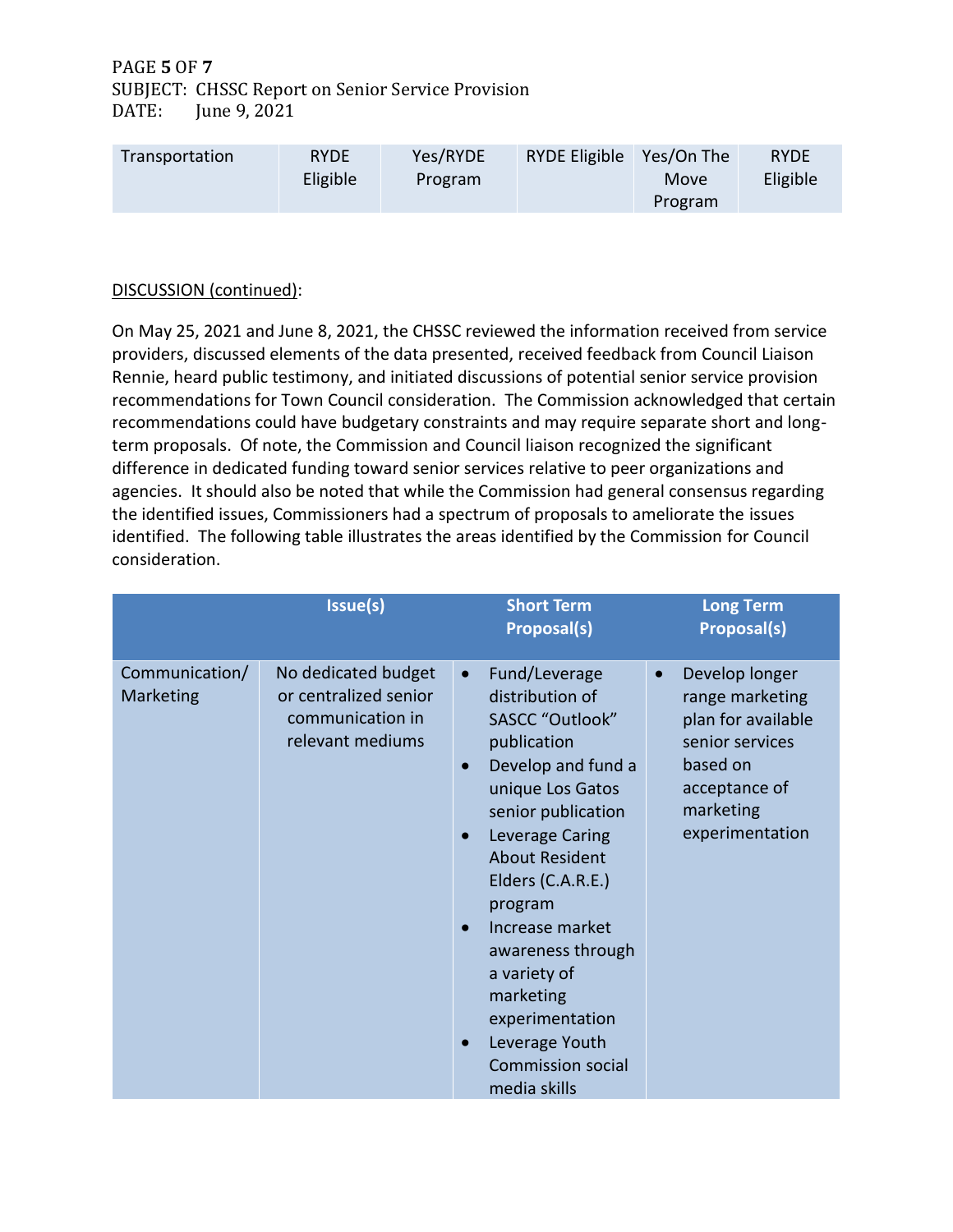PAGE **6** OF **7**

SUBJECT: CHSSC Report on Senior Service Provision DATE: June 9, 2021

| Facility                                         | <b>Existing facility</b><br>currently supports<br>limited dedicated<br>senior activity and is<br>not competitive with<br>neighboring<br>jurisdictions facilities | Perform cosmetic<br>$\bullet$<br>and functional<br>updates<br>(interior/exterior)<br>to existing facility<br><b>Explore partnering</b><br>$\bullet$<br>with newer existing<br>facilities in Town to<br>volunteer space                                                                                                                                                                                           | Construction of<br>$\bullet$<br>new facility or<br>complete<br>renovation of<br>existing facility<br>Establish 501c3<br>$\bullet$<br>Senior Council (or<br>other exploratory<br>body) to initiate<br>fundraising and<br>awareness for a<br>new senior center |
|--------------------------------------------------|------------------------------------------------------------------------------------------------------------------------------------------------------------------|------------------------------------------------------------------------------------------------------------------------------------------------------------------------------------------------------------------------------------------------------------------------------------------------------------------------------------------------------------------------------------------------------------------|--------------------------------------------------------------------------------------------------------------------------------------------------------------------------------------------------------------------------------------------------------------|
| Service<br>Coordination<br>and<br>Centralization | Currently no<br>centralized oversight<br>for coordinating<br>existing services                                                                                   | Provide additional<br>$\bullet$<br>funding to LGS Rec<br>toward senior<br>service staffing<br>Provide funding to<br>$\bullet$<br>a new service<br>provider<br>Create position(s)<br>$\bullet$<br>within the Town<br>Assess the<br>$\bullet$<br>strengths and<br>weaknesses of<br>current LGS Rec<br>business model<br>relative to others<br>Determine<br>preferred senior<br>service provision<br>business model | Provide funding to<br>$\bullet$<br>whatever service<br>provider solution is<br>pursued                                                                                                                                                                       |
| Service<br>Expansion                             | Due to Covid related<br>budget impacts LGS<br>Rec currently has 0.5<br>FTE dedicated to<br>senior services                                                       | Provide additional<br>$\bullet$<br>funding to LGS Rec<br>toward senior<br>service staffing<br>Provide funding to<br>$\bullet$<br>a new service<br>provider<br>Create program<br>and position(s)<br>within the Town                                                                                                                                                                                               | Provide funding to<br>whatever service<br>provider solution is<br>pursued                                                                                                                                                                                    |